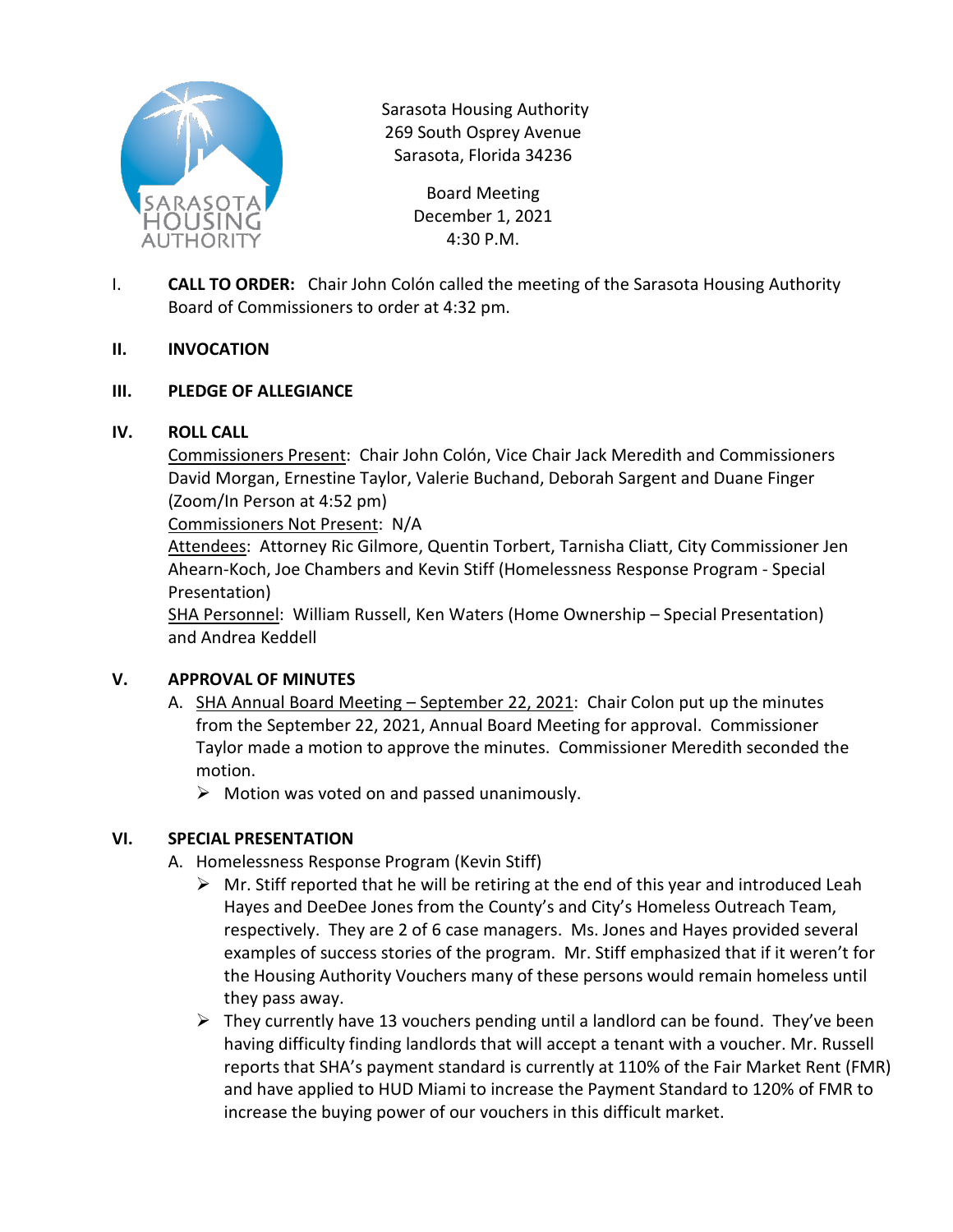- $\triangleright$  Mr. Stiff reports that the SHA staff have been excellent, and that Ms. Jones will be the new point of contact for SHA.
- B. Home Ownership Program (Ken Waters)
	- Mr. Waters introduced Aaron Todd as one of SHA's newest homeowners. Mr. Todd is a HUD VASH participant who converted his voucher into a homeownership voucher and became a homeowner a few months ago. Mr. Todd expressed that Mr. Waters assisted with the process and it was a seamless, easy process.
	- $\triangleright$  Ken provided an overview of the struggles of most families to find affordable homes to purchase. Mr. Waters explained that there are other participants looking for homes but there is a shortage of homes in the price range for a  $1<sup>st</sup>$  time home buyer. Average sale prices for single family homes have jumped from \$245K to \$345K and out of the buyer's price range. Mr. Todd stated that in his case he was already in a home that the landlord wanted to sell, and he was able to purchase it from his landlord. Mr. Todd also explained that Mr. Waters was instrumental in assisting him and the FSS class provided a great amount of information.

## **VII. PUBLIC PRESENTATION**

A. None

### **VIII. RESOLUTIONS**

- A. Res 21-15: Approval to Create Management Company
	- Commissioner Buchand pulled Resolutions 21-15.
	- $\triangleright$  Mr. Russell provided an overview of the purpose of the Management Company being proposed, stating that it is a requirement in order for SHA to manage any of the LITCH developments that it has or will be developing. The  $1<sup>st</sup>$  property that the new management company would manage would be McCown Tower because it's being rehabbed via Tax Credit funds. The management company will also allow SHA to take over management of Amaryllis, Lofts and even Janie's when it becomes eligible.
	- $\triangleright$  Attorney Gilmore provided additional information explaining the need for a designated management company and that the IRS requires a 501(c)(3) to list exactly the purpose of the entity. SHA didn't have a not-for-profit designated as a management company so this would serve that purpose.
	- $\triangleright$  Commissioner Buchand maintains that she's not had enough time to look at this and understand it's purpose.
	- $\triangleright$  Commissioner Colón suggested it be moved to a Development Committee for further discussion. The board agreed unanimously to do this.

#### **IX. OLD BUSINESS**

- A. Boys & Girls Roy McBean Club Future Plans (Tabled)
- B. Amaryllis Park Place (Orange Ave)
	- $\triangleright$  Mr. Chambers reports they are working to get units occupied by the end of the year. They received a temporary certificate of occupancy (TCO) for the common area and should have the TCO for the units soon. Inspections and punch list walk through/work should start next week. He will set up a lease up report to send out.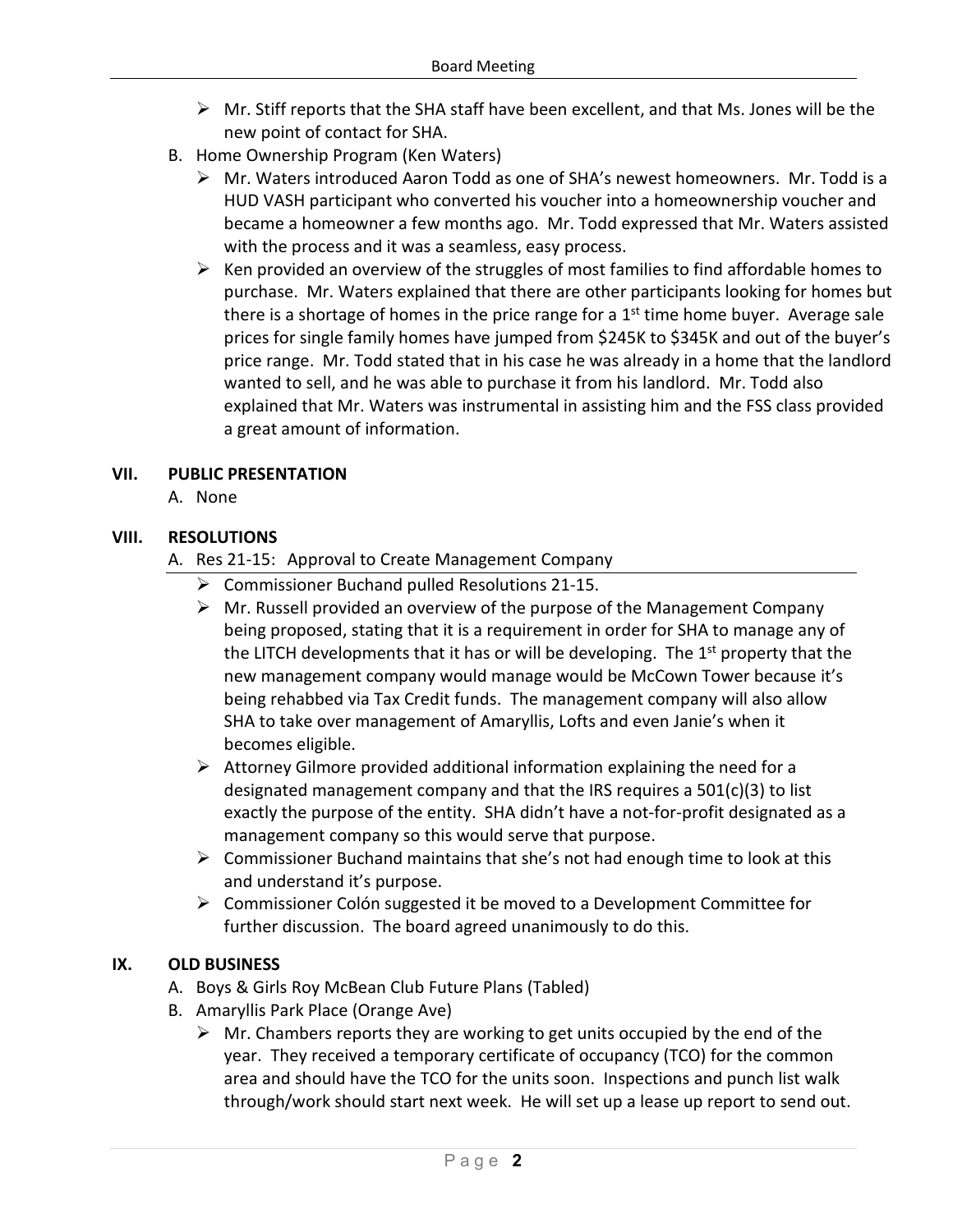- $\triangleright$  Commissioner Sargent inquired as to when the Grand Opening is be planned. Mr. Chambers stated they'll be looking at a date in February.
- $\triangleright$  Commissioner Buchand inquired about the changes requested to the pet policy and the wording is still a problem. She states that the security deposit and the pet fee should be a onetime charge and not be paid at each renewal. Mr. Chambers responded that the reassessment and additional charges would only be assessed if there is damage. Commissioner Colón commented that there should be language that if it's the same renter (continued occupancy) then there should not be any further pet fees. Any damage should be assessed and paid out of the security deposit or assessed upon lease termination.
	- Discussion to place and it was decided to have Mr. Russell circulate the current language to the board so they can provide input and the suggestions will be brought back to NDC for incorporation into the policy.
- C. Lofts on Lemon (Cohen Way)
	- $\triangleright$  Mr. Chambers reports they are looking towards May 2022 for substantial completion.
	- $\triangleright$  City Commissioner Jen Ahearn-Koch inquired if they're still planning for solar with this project. Mr. Chambers stated it wasn't in original plan but that they set it up so that it could be added easily down the road should funds become available. He stated he will follow up with Jeff Reddenburg.
- D. Cypress Square (Courts)
	- $\triangleright$  Mr. Chambers stated they're working to close this year.
	- $\triangleright$  Relocation efforts continue. There are 15 residents left and most have new units selected. There are 4 still looking for new units. Mr. Waters and the property team is assisting them to locate a unit to move to. Then the demolition can begin.
- E. McCown 9% Preservation Update
	- $\triangleright$  Mr. Chambers reports they should have a revised set of drawing by the end of the month and then they'll be able to get a better idea on pricing. Another resident meeting will be held December 9.

## **X. NEW BUSINESS**

A. None

## **XI. PROGRAM UPDATES – ACCEPTED BY CONSENT**

- A. Monthly Financial Statements
- B. Board Committee Reports
- C. Housing Management Reports
- D. Housing Voucher Report
- E. Capital Fund Program Report
- F. Resident Services Monthly Report
	- $\triangleright$  Commissioner Finger made a motion to accept the Program Updates Consent Agenda. Commissioner Buchand seconded the motion. The motion was voted on and passed unanimously.